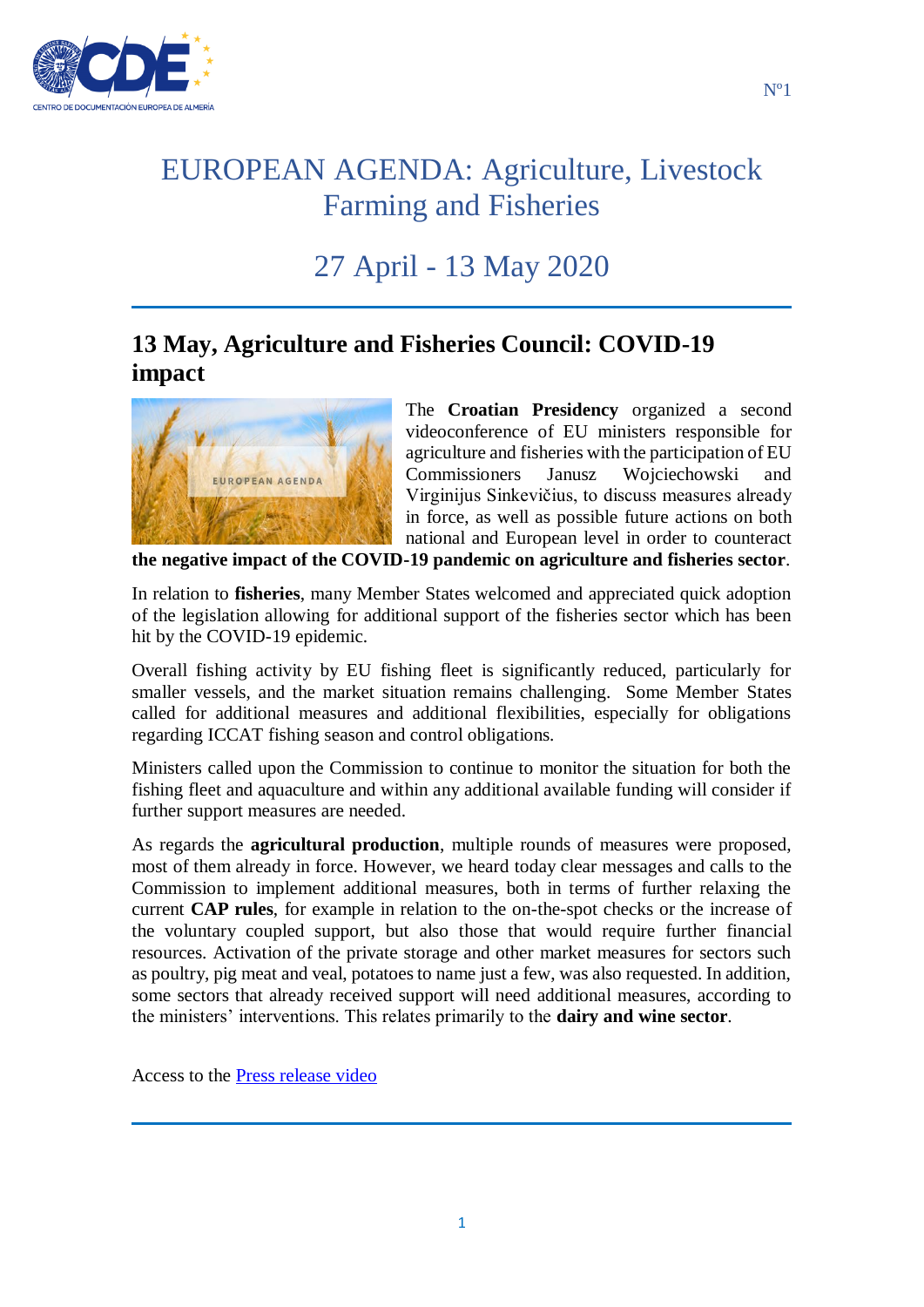#### **13 May, Committee on Agriculture and Rural Development: Agricultural and food supply**

[Report](https://www.cde.ual.es/ficha/retail-alliances-in-the-agricultural-and-food-supply-chain/) on "**Retailer Alliances in the Food and Agricultural Supply Chain**" which explains the activities of retailer alliances, their impact on the food supply chain and the legal framework that can be applied to their creation and activities.

Retailer alliances are horizontal coalitions of retailers, supermarket chains and cooperative retailer groups working together to combine activities such as collective sourcing.

### **11 May, Committee on Agriculture and Rural Development: aid to the sector**

Following the meeting of the **Committee on Agriculture and Rural Developmen**t, the European Parliament has drawn up a report on the proposal for a regulation of the European Parliament and of the European Council laying down certain transitional provisions on support from the **European Agricultural Fund for Rural Development** (EAFRD) and the **European Agricultural Guarantee Fund** (EAGF) for the year 2021 and amending Regulation (EU) No. 228/2013, (EU) No. 229/2013 and (EU) No. 1308/2013 as regards resources and their distribution for the year 2021 and amending Regulations (EU) No. 1305/2013, (EU) No. 1306/2013 and (EU) No. 1307/2013 as regards resources and their application for the year 2021 2019/0254(COD).

Access the [report](https://www.cde.ual.es/ficha/report-on-the-proposal-for-a-regulation-of-the-european-parliament-and-of-the-council-laying-down-certain-transitional-provisions-for-the-support-by-the-european-agricultural-fund-for-rural-developmen/)

#### **11 May, European Commission: new online catalogue of fruit plant varieties**

The EU legislation requires the setup of an EU catalogue of varieties of fruit plant propagating material and fruit plants based on Member States' national catalogues. Today the Commission's new [Fruit Reproductive Material Information System](https://ec.europa.eu/frumatis/) (FRUMATIS) for the management of these national catalogues went online.

**FRUMATIS** currently lists more than 14.000 varieties of fruit plant propagating material and fruit plants. This new system allows Member States to manage themselves the publication of their national catalogues on the [Commission's website.](https://ec.europa.eu/frumatis/) FRUMATIS uses semantic technologies that allow it to connect to publicly available structured data sources. The Commission intends to create a **central hub of catalogues of agricultural and vegetable species, fruit genera/species and vine varieties**.